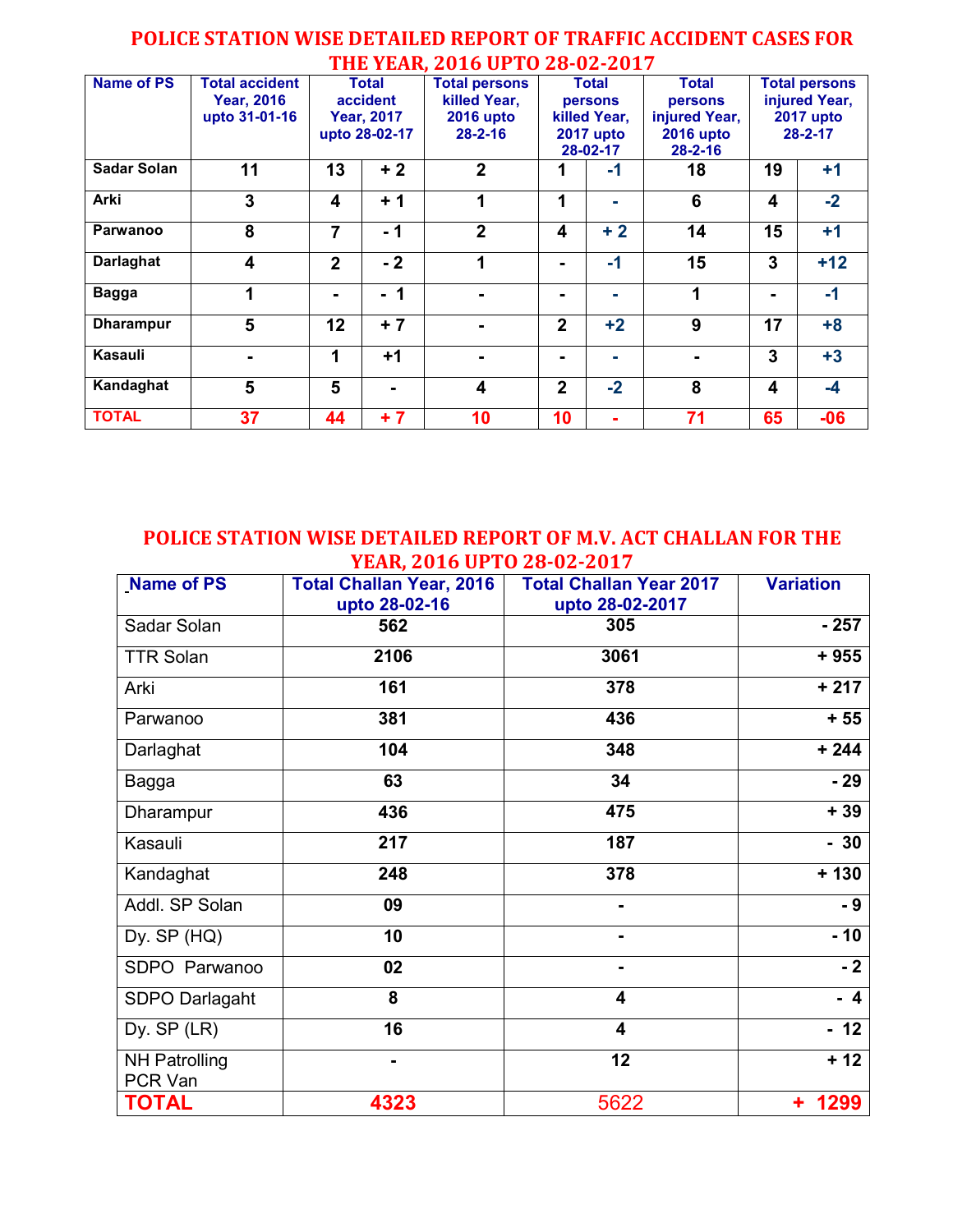## **INFORMATION REG.MV ACT CHALLAN UNDER 13 HEADs ZERO TOLERANCE DAY FOR THE YEAR OF 2016 & 2017**

| Sr.                     | - 1 V 1 I V 1 D D D A I I V 1 V 1 I I I 1 L D A I V V 1<br><b>Offence Detected Head Wise</b> | 2016 | 2017 |
|-------------------------|----------------------------------------------------------------------------------------------|------|------|
| No.                     |                                                                                              |      |      |
|                         |                                                                                              |      |      |
| 1                       | Driving without or Fake license U/S 3/181 Of                                                 | 439  | 614  |
|                         | MV Act 1988 & 468,471 IPC.                                                                   |      |      |
| $\overline{2}$          | Driving under the influence of alcohol and drugs                                             | 21   | 13   |
|                         | U/S 185 MV Act 1988.                                                                         |      |      |
| $\mathbf{3}$            | Rash & Negligent driving /over speeding U/S                                                  | 181  | 184  |
|                         | 184 & 183 of MV Act.                                                                         |      |      |
| $\overline{\mathbf{4}}$ | Over loading (Passengers on roof tops, handing                                               | 09   | 14   |
|                         | on the body of vehicles etc.) which amounts to                                               |      |      |
|                         | driving dangerously U/S 184 of MV Act 1988.                                                  |      |      |
| 5                       | Unauthorized use private vehicles like Tempo,                                                | 10   | 01   |
|                         | Tracks, Utility, Van, Goods carrier as passenger                                             |      |      |
|                         | transport U/S 66(1) /192(A) of MV Act 1988.                                                  |      |      |
| 6                       | Playing of music system in transport vehicles                                                | 13   | 16   |
|                         | U/S 19-2 (xxi) of HP Motor Vehicle rules 1988                                                |      |      |
|                         | U/S 177 of MV Act 1988.                                                                      |      |      |
| $\overline{7}$          | Use of Mobile phones while U/S 21(250 of                                                     | 165  | 55   |
|                         | central MV rules 1989 U/S 177 of MV Act 1988.                                                |      |      |
| 8                       | Lack of road discipline in general including                                                 | 2027 | 3782 |
|                         | idle/illegal parking in Urban /Municipal areas                                               |      |      |
|                         | U/S177of MV Act 1988.                                                                        |      |      |
| 9                       | Driving by under age person U/S 4-181 of MV                                                  |      |      |
|                         | Act 1983.                                                                                    |      |      |
| 10                      | Non use of dipper & indicators during night and                                              |      |      |
|                         | thick fog. HP Motor Vehicle Rules 1999/ U/S                                                  |      |      |
|                         | 177 of MV Act, 1988.                                                                         |      |      |
| 11                      | Smoking while driving vehicles U/S/19-1 (xix) of                                             | 17   | 13   |
|                         | HP Motor vehicle rules 1999 U/S 177 of MV Act                                                |      |      |
|                         | 1988.                                                                                        |      |      |
| 12                      | Including in any other activities which is likely                                            | 1441 | 930  |
|                         | to disturb the concentration of the driver U/S                                               |      |      |
|                         |                                                                                              |      |      |
|                         | 19-2 (xix) of HP Motor vehicles Rules 1999,21                                                |      |      |
|                         | (25) of central MV Rules 1989 and U/S 19-1                                                   |      |      |
|                         | (XID) of HP Motor Rules 1999/ U/S 177& all                                                   |      |      |
|                         | Other offences of MV Act 1988.                                                               |      |      |
| 13                      | Flagrant and blatant, rash & negligent driving                                               |      |      |
|                         | endangering life of likely to cause hurt of injury                                           |      |      |
|                         | to any other person under section 279 IPC read                                               |      |      |
|                         | with section 184 & 183 of MV Act.                                                            |      |      |
|                         | <b>TOTAL CHALLAN</b>                                                                         | 4323 | 5622 |

 **TOTAL FINE COURT + POLICE YEAR 2016 = 10, 37,550/- TOTAL FINE COURT+ POLICE YEAR 2017 = 18, 57,900/-** 

I